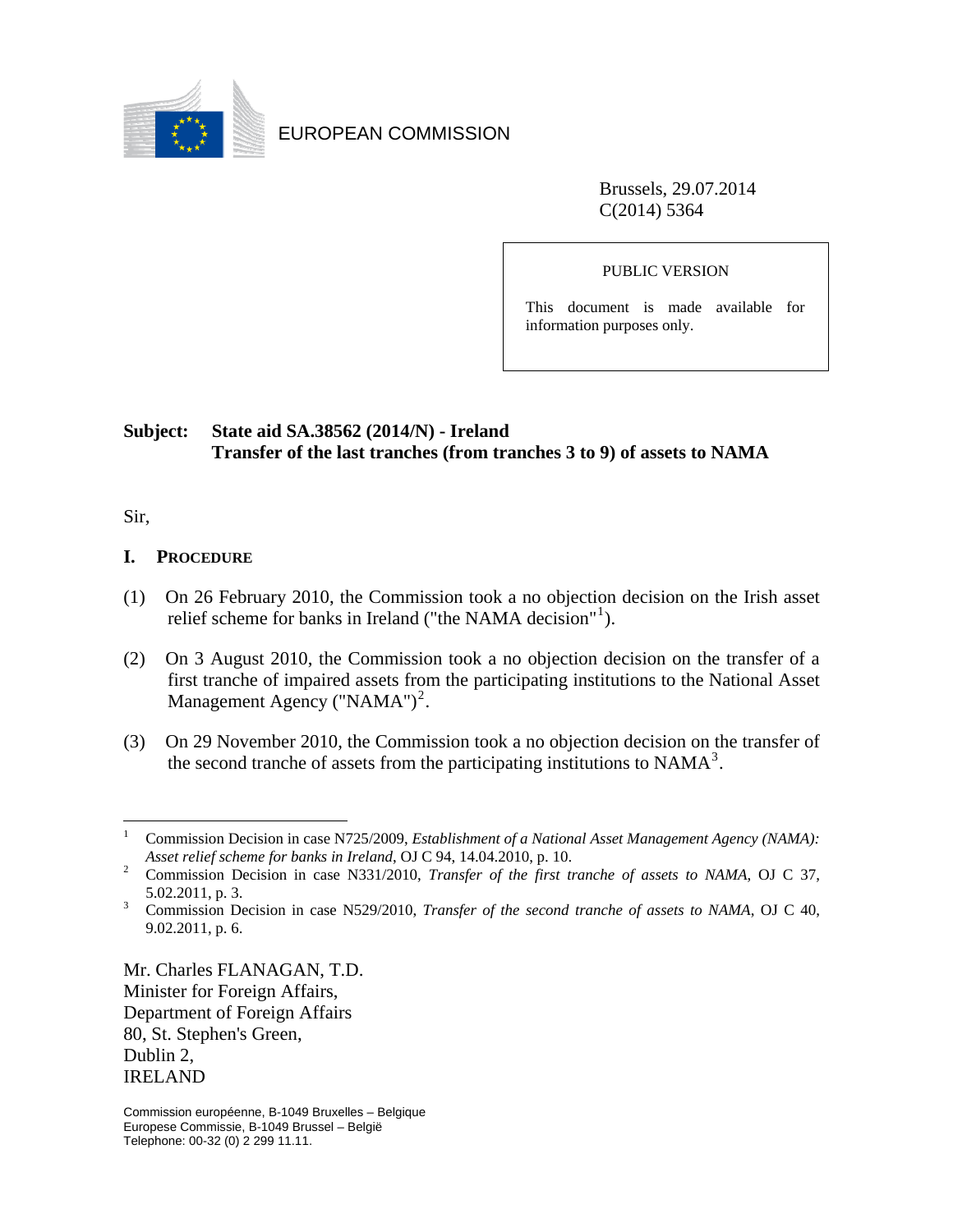- (4) The transfer of the last tranches (i.e. tranches 3 to 9) of assets to NAMA was completed in March 2012.
- (5) On 4 April 2014, the Irish authorities notified to the Commission the transfer of those last tranches of assets to NAMA.
- (6) Between April and July 2014, several discussions and exchanges of information took place between the Commission and the Irish authorities.

### **II. DESCRIPTION OF THE MEASURE**

### **1. Introduction**

- (7) NAMA was established on 22 December 2009 to arrange and supervise the purchase of land, development property and associated commercial loans from five financial institutions in Ireland. The purchase price is paid through the issuance by NAMA of State-guaranteed senior debt securities for 95% of the purchase price and the issuance of (non State-guaranteed) subordinated debt securities for 5%. The issued securities are held by the participating credit institutions pro rata to their share in the real economic value ("REV") of assets transferred to NAMA. The State-guaranteed debt securities may then be used by the participating credit institutions as collateral to receive financing from the financial markets, and if necessary, from the European Central Bank, helping to improve the liquidity position of those banks.
- (8) Assets are transferred by "impaired borrower" exposures across all participating institutions, i.e. (i) Anglo Irish Bank ("Anglo"), (ii) Allied Irish Banks ("AIB"), (iii) Bank of Ireland ("BOI"), (iv) Irish National Building Society ("INBS") and (v) Educational Building Society ("EBS").
- (9) The Irish authorities committed to notify to the Commission each transfer of a tranche of assets to NAMA.
- (10) As mentioned in the NAMA decision<sup>[4](#page-1-0)</sup>, the Commission was given a commitment from the Irish authorities to claw back any payment in excess of the REV of the assets that becomes apparent after the review by the Commission of the individual notifications related to the transfer of each tranche of assets.

### **2. Portfolio description of the last tranches of assets transferred to NAMA[5](#page-1-1)**

- (11) Two kinds of assets were transferred to NAMA, (i) loans and (ii) a portfolio of associated derivatives.
- (12) The total balance of loans transferred in the last tranches amounts to EUR 46 958 million<sup>[6](#page-1-2)</sup>. The split by participating institution is the following: (i) Anglo: EUR 18 263 million (38,9% of total); (ii) AIB: EUR 14 367 million (30,6% of total); (iii) BOI:

 $\overline{a}$ 

<span id="page-1-1"></span><span id="page-1-0"></span><sup>4</sup> <sup>4</sup> See recital (122) of the NAMA decision.<br> $\frac{5}{\sqrt{2}}$  M<sub>2</sub> details are available in the Annex

More details are available in the Annex.

<span id="page-1-2"></span><sup>6</sup> That amount corresponds to the loan balance as of the date of the transfer, using for foreign currency balances exchange rates two business days prior to the transfer date.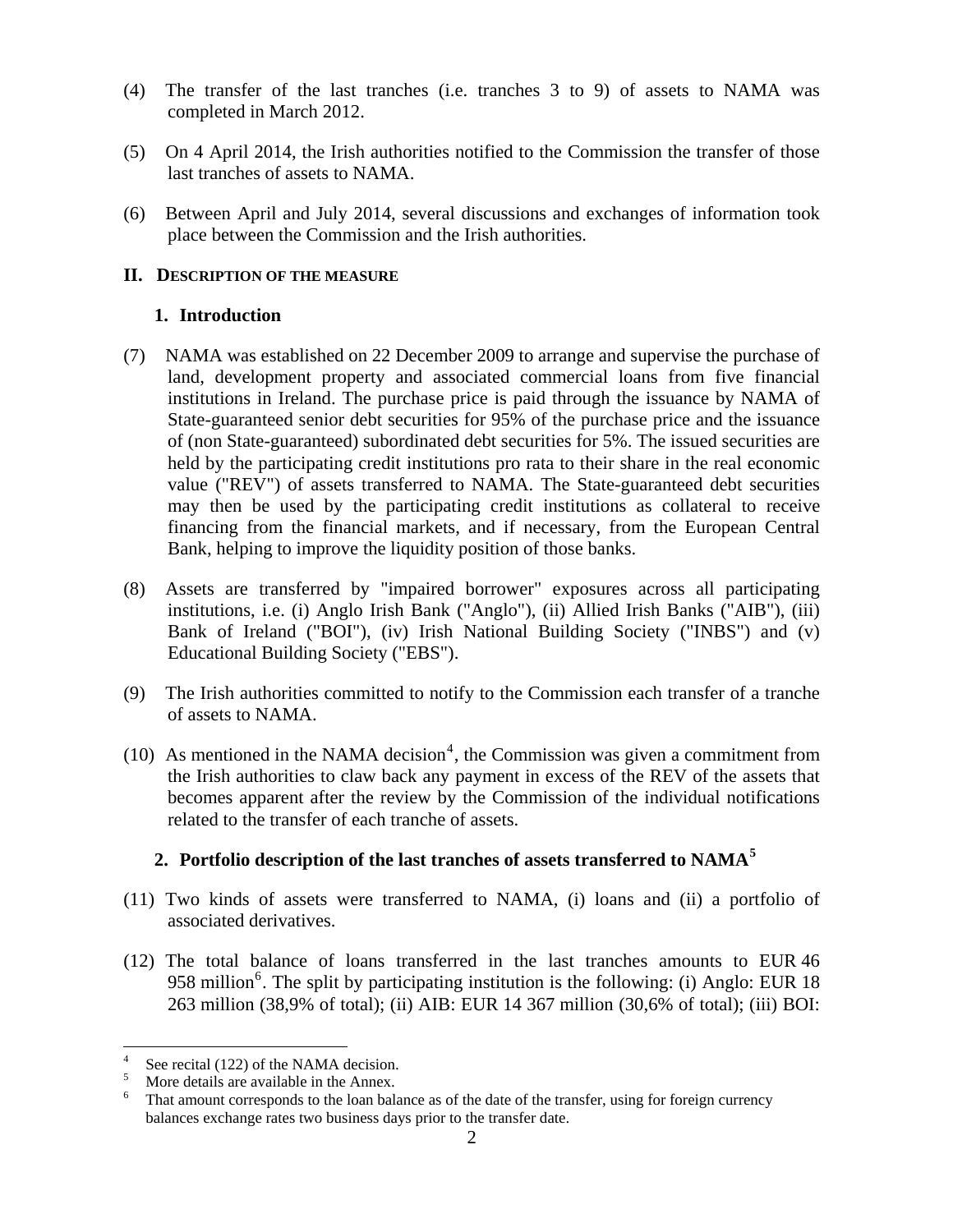EUR 6 126 million (13% of total); (iv) INBS: EUR 7 479 million (15,9% of total); (v) EBS: EUR 723 million (1,5% of total).

- (13) The aggregate market value of the loans amounts to EUR 15 681 million, which corresponds to 33,4% of the total balance<sup>[7](#page-2-0)</sup> of the loans. The REV of the loans amounts to EUR 1[8](#page-2-1) 919 million, which corresponds to 40.3% of the total balance<sup>8</sup> of the loans.
- (14) The market value of the underlying properties amounts to EUR 19 556 million, while the REV of the properties amounts to EUR 20 884 million, suggesting an average uplift of 6,8% above the market value.
- (15) In terms of asset class, the split of properties<sup>[9](#page-2-2)</sup> is the following: (i) investment property (44,64%); (ii) hotels (8,10%); (iii) land (including development property less than 30% completed)  $(25,26\%)$ ; (iv) residential property for resale  $(16,15\%)$ ; and (v) development property (at least 30% completed) (5,85%).
- (16) In terms of geography, the split of properties<sup>[10](#page-2-3)</sup> is the following: (i) Ireland (50,74%); (ii) Britain and Channel Islands  $(31,94\%)$ ; (iii) Northern Ireland  $(5,71\%)$ ; (iv) US and Canada (1,64%); (v) Rest of Europe (9,97%).
- (17) As well as the loans, a portfolio of derivatives associated with the loans was also transferred to NAMA at a market value<sup>[11](#page-2-4)</sup> of EUR 76 million.
- (18) In total, the transfer price of assets (including both loans and derivatives) amounts to EUR 18 995 million. The difference between the transfer price and the market value, i.e. the aid amount, represents EUR 3 239 million, which can be broken-down between participating institutions as follows: (i) Anglo: EUR 1 132 million; (ii) AIB: EUR 872 million; (iii) BOI: EUR 544 million; (iv) INBS: EUR 638 million; (v) EBS: EUR 52 million. The total market value of the assets transferred amounts to EUR 15 757 millions.

#### **3. Payment by NAMA for the last tranches**

- (19) As payment for the assets received by NAMA under the last tranches, NAMA has issued debt instruments (bonds) to the participating institutions.
- (20) Total bonds issued by NAMA amounted to EUR 18 995 million, of which EUR 18 045 million (95%) consisted of State-guaranteed bonds and EUR 950 million (5%) consisted of (non State-guaranteed) subordinated bonds.

#### **4. Losses incurred by each participating institution**

(21) Total losses[12](#page-2-5) that each of the participating institutions made following the transfer of loans to NAMA are as follows: (i) Anglo: EUR 11 448 million; (ii) AIB: EUR 8 707

<span id="page-2-0"></span><sup>&</sup>lt;sup>-</sup> Or outstanding nominal amount. 8

Or outstanding nominal amount.

<sup>9</sup>

<span id="page-2-3"></span><span id="page-2-2"></span><span id="page-2-1"></span>Expressed in % of the market value of the properties.<br><sup>10</sup> Expressed in % of the market value of the properties.<br><sup>11</sup> See the Annex for more details.

<span id="page-2-4"></span>

<span id="page-2-5"></span><sup>&</sup>lt;sup>12</sup> Losses are calculated as the difference between the loan balances and the transfer price paid by NAMA.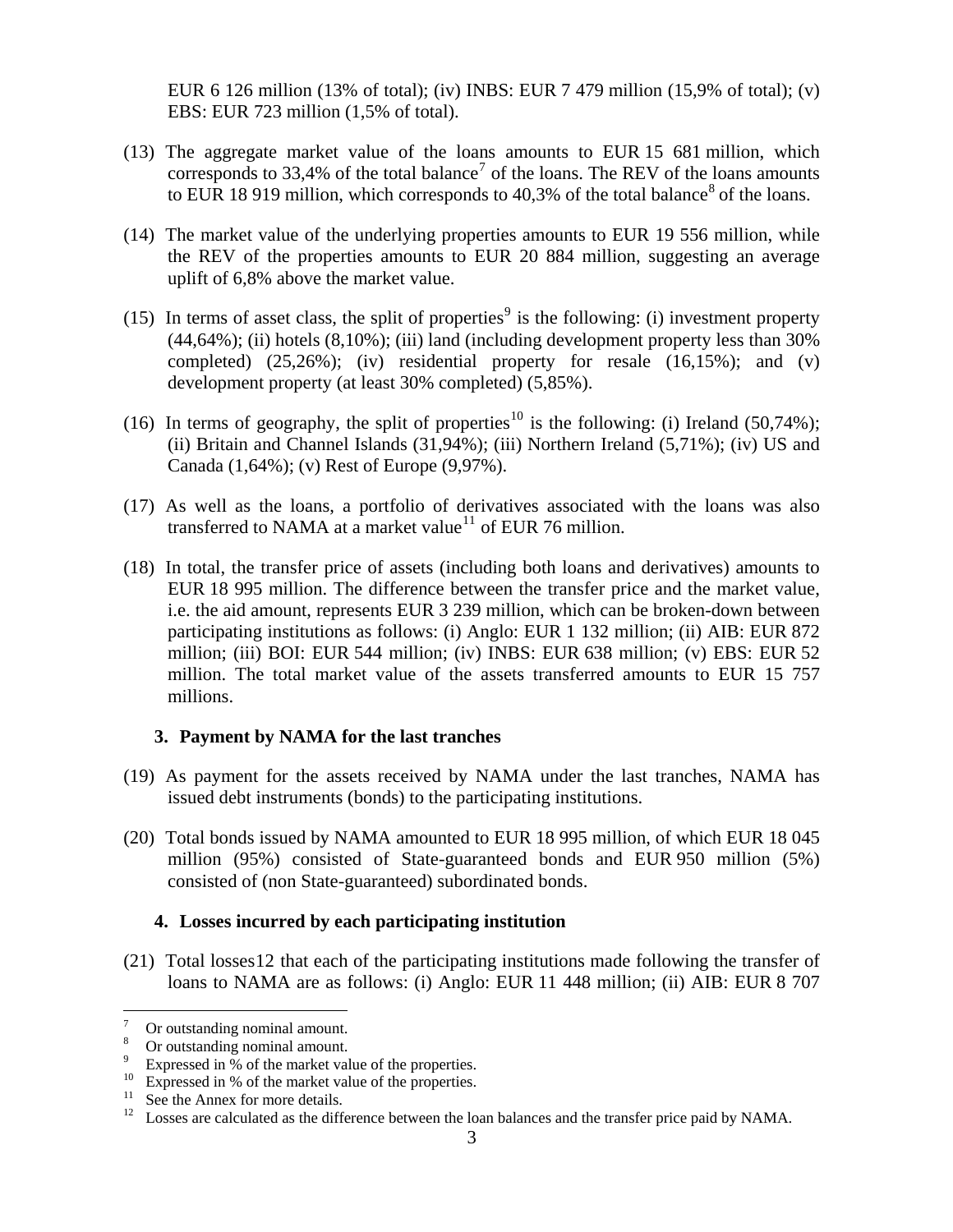million; (iii) BOI: EUR 2 949 million; (iv) INBS: EUR 4 491 million; (v) EBS: EUR 444 million. In total, losses amount to EUR 28 039 million.

#### **5. Certification of the valuation**

- <span id="page-3-1"></span>(22) The valuation process for the loans has been certified by independent experts (Ernst  $\&$ Young for the Financial Regulator and KPMG for NAMA), and validated by the relevant supervisory authority, the Financial Regulator.
- <span id="page-3-2"></span>(23) The loan valuers have also certified the valuation of the underlying properties.
- (24) Regarding the transfer of some assets of tranche 9 to NAMA, the report of the external Audit Co-Ordinator to the NAMA, KPMG, includes a mention of an exception to the usual procedures. In order to expedite the transfer of certain loans by a participating institution special arrangement were agreed and put in place. The total nominal value of those loans amounted to EUR 758 million and the total consideration paid was EUR 264 million, which implied a final discount of 65,17%.

#### **III. THE POSITION OF IRELAND**

- (25) The Irish authorities acknowledge that the notified transfer of assets under the Irish asset relief scheme may contain elements of State aid.
- (26) However, the Irish authorities consider the conditions and criteria of the transfer are in line with the scheme.

### **IV. ASSESSMENT**

#### **1. State aid character of the measure**

- (27) As set out in Article 107(1) of the Treaty, any aid granted by a Member State or through State resources in any form whatsoever which distorts or threatens to distort competition by favouring certain undertakings or the production of certain goods shall, in so far as it affects trade between Member States, be incompatible with the internal market.
- <span id="page-3-0"></span>(28) As described in the NAMA decision, the asset relief scheme (and, *de facto*, any measure falling under that scheme) constitutes aid to the participating institutions pursuant to Article 107(1) of the Treaty.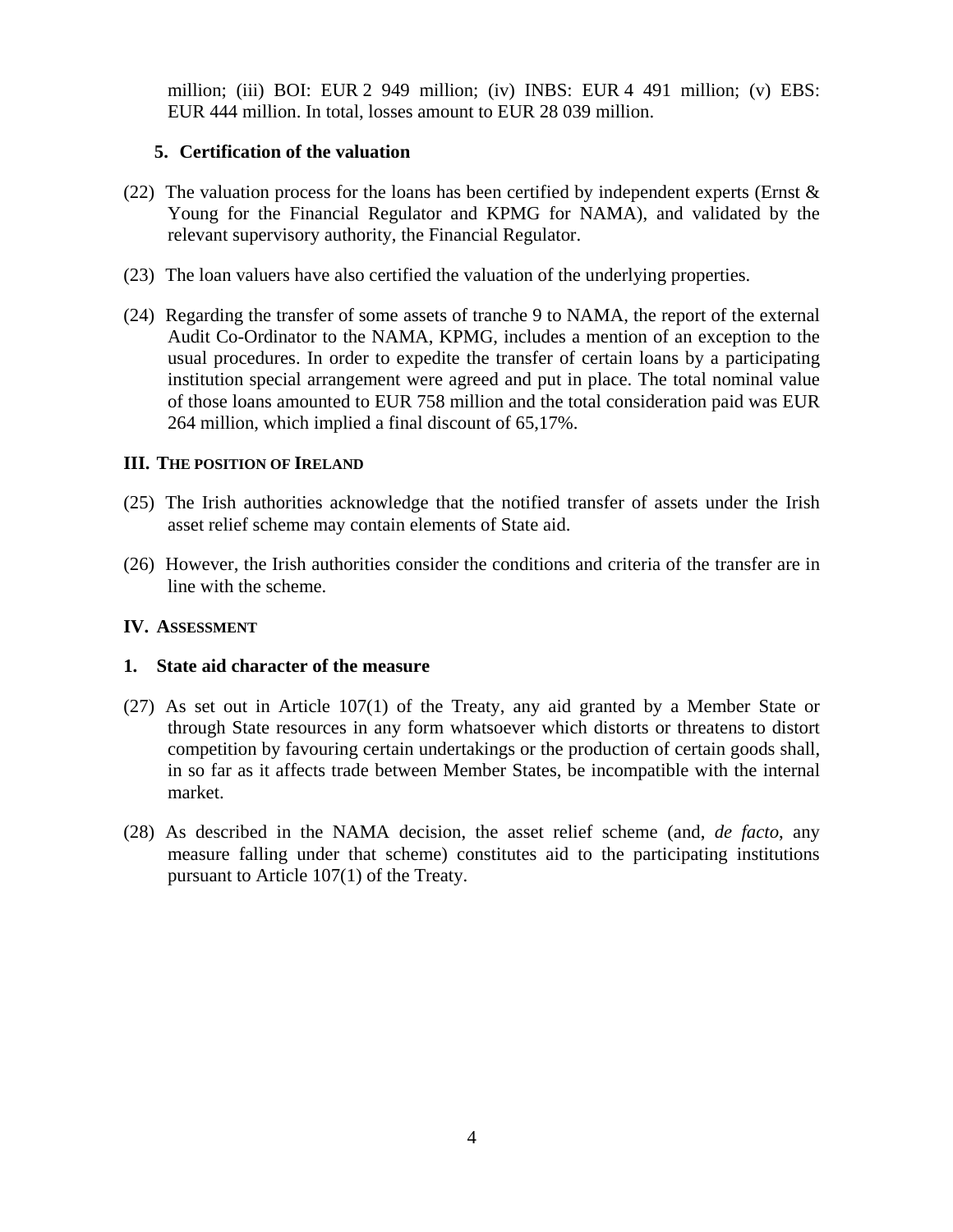# **2. Compatibility**

#### *Applicability of Article 107(3)(b) of the Treaty*

- (29) Article 107 (3)(b) of the Treaty enables the Commission to declare aid compatible with the internal market if it has the effect "to remedy a serious disturbance in the economy of a Member State".
- (30) Despite a slow economic recovery which was observed since 2013, the Commission still considers that the requirements for State aid to be approved pursuant to Article 107(3)(b) of the Treaty continue to be fulfilled in view of the persisting stress in financial markets. In July 2013 the Commission confirmed that view by adopting the Communication on the application, from 1 August 2013, of State aid rules to support measures in favour of banks in the context of the financial crisis (the "2013 Banking Communication") $^{13}$  $^{13}$  $^{13}$ .
- (31) As described in the NAMA decision, the Commission finds that the asset relief scheme and, *de facto*, any measure falling under this scheme are apt to remedy a serious disturbance in the Irish economy.

*Framework for evaluating compatibility* 

- (32) As explained in the 2013 Banking Communication, in order for an aid or aid scheme to be compatible under Article 107(3)(b) of the Treaty, it must comply with the general criteria for compatibility under Article 107(3) of the Treaty. That requirement implies that the measure has to be appropriate, necessary and proportionate.
- (33) More specifically, asset relief measures, irrespective of their exact nature, need to be assessed under the Impaired Assets Communication<sup>[14](#page-4-1)</sup> (IAC) which provides guidance for the methodologies concerning the valuation of the impaired assets, the necessary remuneration of the State for the asset relief provided and the procedural steps that are to be followed, as well as the criteria that will be used to evaluate the State aid given to the banks as a result.

#### **3. Assessment**

(34) The IAC sets out criteria for the compatibility of such measures with the internal market. These criteria comprise (i) the appropriate identification of the problem and disclosure, (ii) the appropriateness of the remuneration and burden-sharing, (iii) the alignment of banks' incentives with public policy objectives, (iv) the eligibility of assets, (v) the valuation of eligible assets, (vi) the management of assets subject to relief measures and (vii) the requirement of the assessment of a restructuring plan by the Commission.

<span id="page-4-0"></span> $13$ OJ C 216, 30.7.2013, p. 1 (see in particular point 6).

<span id="page-4-1"></span><sup>&</sup>lt;sup>14</sup> Commission Communication on the Treatment of Impaired Assets in the Community Banking Sector, OJ C 72, 26.3.2009, p. 1.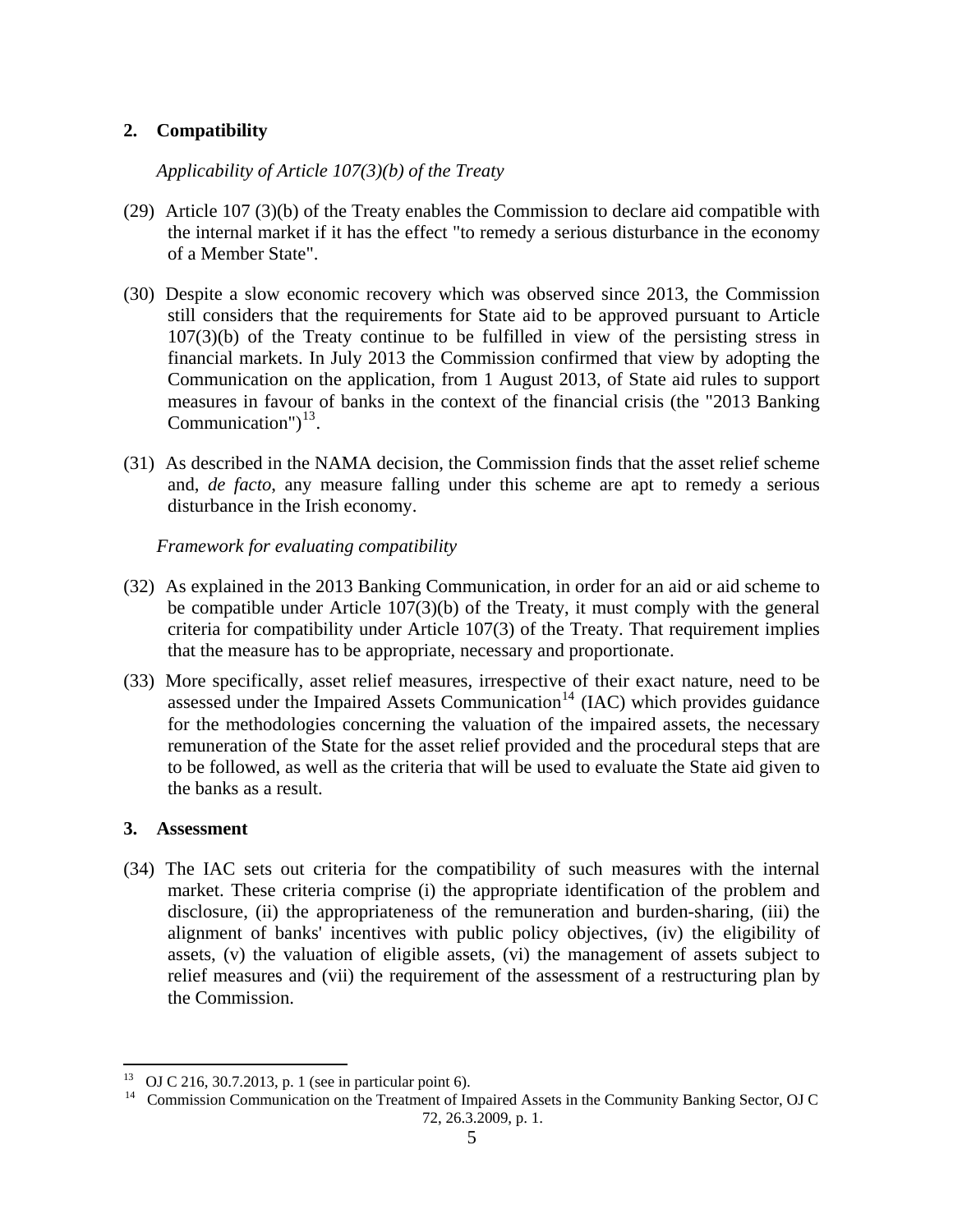#### *Transparency and ex-ante disclosure*

- (35) The IAC requires that any bank participating in an asset relief scheme should (i) provide full ex-ante transparency and disclosure of impairments on the assets to be covered by the scheme (including the additional impairment and/or losses to be taken as a result of the participation to the scheme) and (ii) follow-up on any application to the scheme by a full review of that bank's activities and balance sheet with a view to assessing the bank's capital adequacy and its prospect for a return to future viability.
- (36) The Commission views positively that the incurred losses for the participating institutions from the asset transfer were identified in advance of the asset transfer (see recital (21[\)\) and that the valuation process for the eligible bank assets was certified by](#page-3-0)  [recognised independent experts and validated by the relevant supervisory authority, the](#page-3-0)  [Financial Regulator \(see recital \(](#page-3-0)22[\)\). The property valuation outcome per se was](#page-3-1)  [certified by each independent loan valuer who provided a certificate to the audit](#page-3-1)  [coordinator \(see recital](#page-3-1) (23[\)\).](#page-3-2)
- (37) As for the full review of the banks' activities and balance sheet, the Commission notes that the Irish authorities have complied with their commitment to submit a restructuring plan for each participating institution.

#### *Burden-sharing and remuneration*

- (38) The principle of burden-sharing as set out in the IAC requires that banks ought to bear the losses associated with impaired assets to the maximum extent. Therefore, the assets should be transferred at a price that matches or stays below the real economic value. In this respect, the Commission notes that the assets were transferred at a price equal to the REV for loans and at a price equal to the market value for derivatives, i.e. a total transfer price of EUR 18 995 million, leading to total losses of EUR 28 039 million for the participating banks, which represents a significant burden-sharing.
- (39) The IAC also explains that burden-sharing is achieved through an adequate remuneration of the scheme. In that respect, the Commission recalls that, in compliance with the NAMA decision, the remuneration of the State is embedded in the purchase price as a 170 basis point margin is added to the Irish government bond yield for the relevant maturity used to discount the assets' expected long-term cash flows. The Commission concluded in the NAMA decision that the margin added to the riskfree rate is a reasonable estimate for the remuneration of the unexpected losses that a market operator would have required for similar assets under normalised market circumstances $^{15}$  $^{15}$  $^{15}$ .
- (40) Consequently, the Commission considers that the measure provides an appropriate framework for adequate burden-sharing of the costs of the measure between the State and participating institutions.

<span id="page-5-0"></span> $15\,$ See recitals (102) and (118) of the NAMA decision.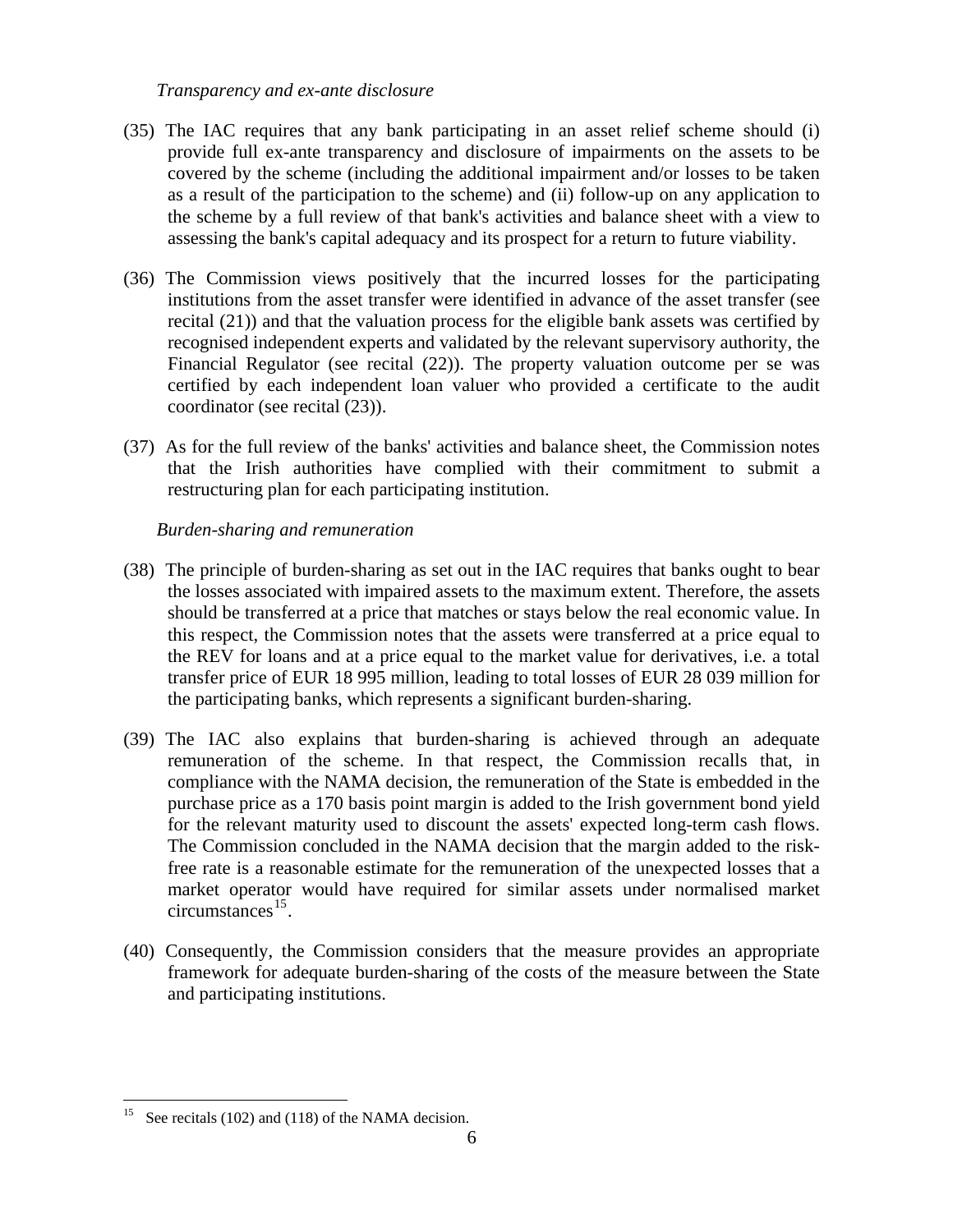*Alignment of banks' incentives with public policy objectives* 

(41) The Commission already concluded in the NAMA decision that the scheme included adequate provisions to align participating banks' incentives with public policy interests.

*Eligibility of assets* 

(42) The Commission already concluded in the NAMA decision that the scope of assets included in the NAMA scheme was in line with the eligibility requirements of the IAC.

# *Valuation of eligible assets*

- (43) The Commission already concluded in the NAMA decision that the valuation methodology used to value the assets was in compliance with the requirements of the IAC. The Commission notes that the valuation process for the loans has been certified by independent experts on behalf of the Financial Regulator and on behalf of NAMA, and validated by the relevant supervisory authority, the Financial Regulator (see recital [\(22\)\)](#page-3-1). The property valuation outcome per se was certified by each independent loan valuer who provided a certificate to the audit coordinator (see recital [\(23\)\)](#page-3-2).
- (44) With the exception of those assets mentioned in recital (24), the Commission recognizes that the methodology used to value and transfer the assets of tranches 3 to 9 to NAMA, is that agreed in the NAMA decision<sup>[16](#page-6-0)</sup> and that has also been implemented for the previous transfers of assets to NAMA. The final total discount for the assets transferred amounts to 60%.
- (45) As for those assets transferred to NAMA mentioned in recital (24) the average discount amounts to 65,17%. Although the procedures applied to the transfer of the latter group of loans was not exactly the same as the ones applied to all the other transfers of assets to NAMA, that fact does not substantially modify the Commission´s assessment since it only affects 1,6% of the nominal value of all the loans transferred and 1,4% of the total remuneration for all assets of tranches 3 to 9, and since the average discount applied to those loans is in line with the one applied to the rest of the loans transferred from that participating credit institution.

# *Management of assets*

(46) The Commission already concluded in the NAMA decision that the management of assets was in compliance with the requirements of the IAC.

# *Follow- up (restructuring plan)*

(47) The Commission notes that the Irish authorities have complied with their commitment to submit a restructuring plan for all participating institutions.

 $\overline{a}$ 

<span id="page-6-0"></span> $16$  Recitals (113) to (121) of the NAMA decision.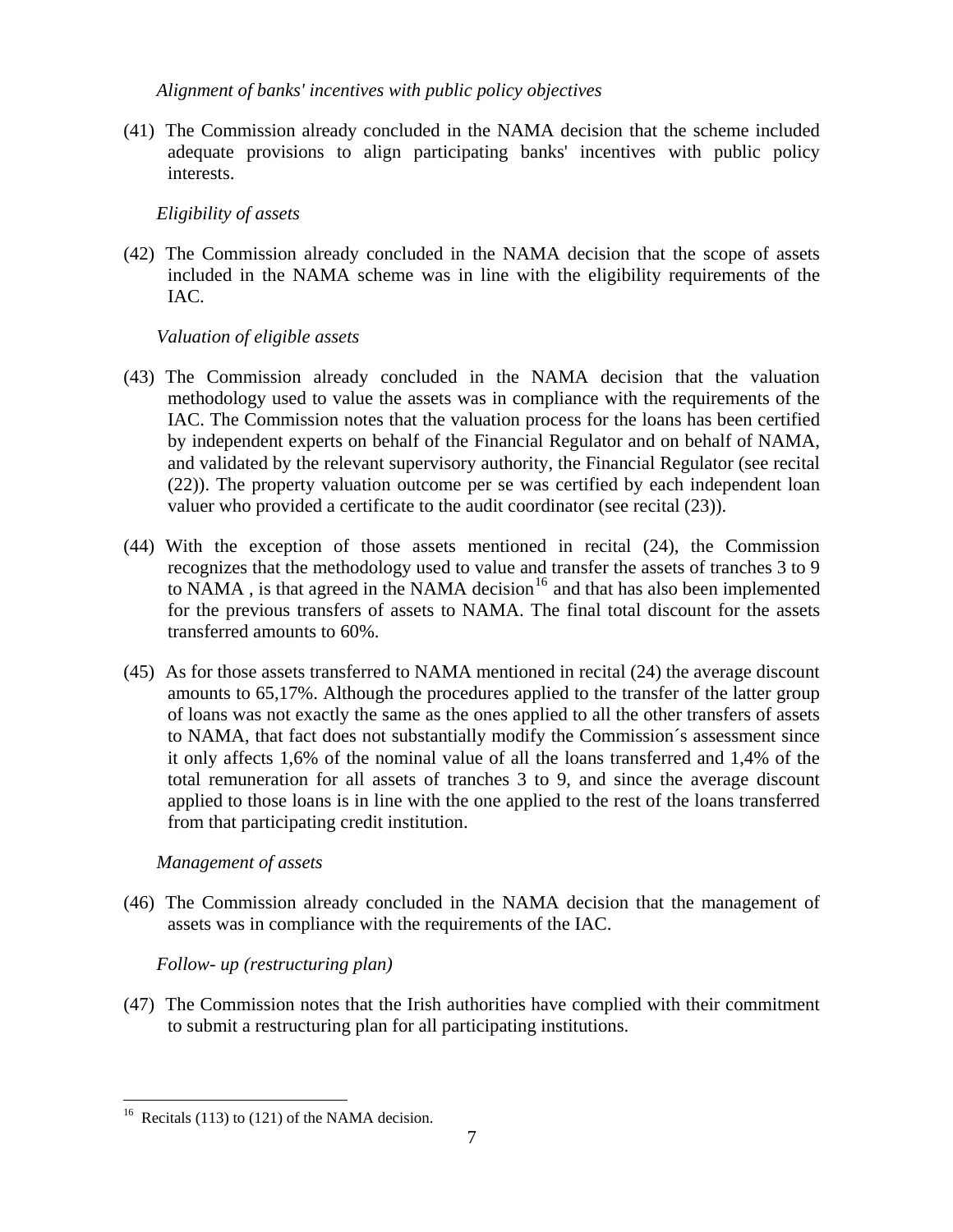### **V. DECISION**

The Commission concludes that, in line with the Commission Decision in State aid case N725/2009, the application of the Irish asset relief scheme in the transfer of the last tranches (i.e. tranches 3 to 9) of assets from certain financial institutions in Ireland to NAMA constitutes State aid within the meaning of Article 107(1) of the Treaty.

Since the transfer fulfils the requirements of Article 107(3)(b) of the Treaty in general and the conditions and criteria set forth in that Commission decision in particular, it is compatible with the internal market and the Commission raises no objections.

If this letter contains confidential information which should not be disclosed to third parties, please inform the Commission within fifteen working days of the date of receipt. If the Commission does not receive a reasoned request by that deadline, you will be deemed to agree to the disclosure to third parties and to the publication of the full text of this letter to agree in the authentic language on the Internet site: http://ec.europa.eu/competition/elojade/isef/index.cfm

Your request should be sent by registered letter or fax to:

European Commission Directorate-General for Competition State Aid Greffe MADO 12/59 B-1049 Brussels Fax No: +32-2-296 12 42

> Yours faithfully, For the Commission

Joaquín ALMUNIA Vice-President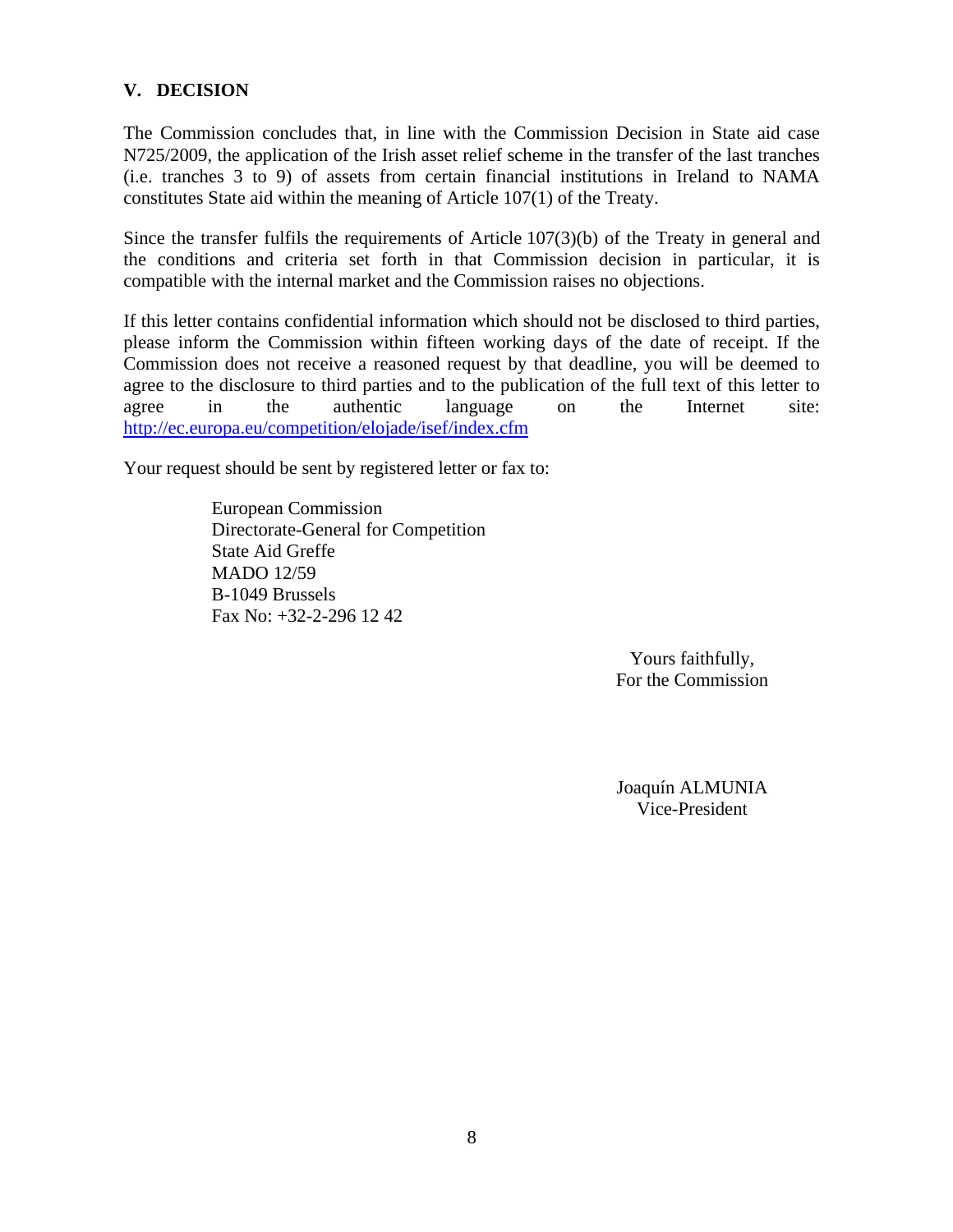#### **ANNEX**

# **1. Tranches 3-9 portfolio statistics**

| In EUR million                                       | <b>AIB</b>       | Anglo          | <b>BOI</b>   | <b>EBS</b>       | <b>INBS</b>  | <b>Total</b> |
|------------------------------------------------------|------------------|----------------|--------------|------------------|--------------|--------------|
|                                                      |                  |                |              |                  |              |              |
| Loans                                                |                  |                |              |                  |              |              |
| Loan balance retranslated* (a)                       | 14.367           | 18.263         | 6.126        | 723              | 7.479        | 46.958       |
| Loan CMV <sup>**</sup> (Market value) (b)            | 4.788            | 5.683          | 2.633        | 227              | 2.350        | 15.681       |
| Loan LEV*** (Real economic value; total payment) (c) | 5.660            | 6.815          | 3.177        | 279,3            | 2.988        | 18.919       |
| Average discount $(d)/(a)-1$                         | $-61%$           | $-63%$         | $-48%$       | $-61%$           | $-60\%$      | $-60%$       |
| Aid amount $(c) - (b)$                               | 872              | 1.132          | 544          | 52               | 638          | 3.239        |
|                                                      |                  |                |              |                  |              |              |
| CMV** of property                                    | 5.972            | 6.862          | 3.199        | 291              | 3.233        | 19.556       |
| LEV*** of property                                   | 6.354            | 7.310          | 3.437        | 311              | 3.472        | 20.884       |
| Property average uplift                              | 6,40%            | 6,53%          | 7,44%        | 6,87%            | 7,39%        | 6,79%        |
|                                                      |                  |                |              |                  |              |              |
| <b>Derivatives</b>                                   |                  |                |              |                  |              |              |
| Market and transfer value of derivatives (e)         | $\overline{4}$   | 51             | 21           | $\overline{0}$   | $\mathbf{0}$ | 76           |
| Transfer price of derivatives (f)                    | 4                | 51             | 21           | $\boldsymbol{0}$ | $\mathbf{0}$ | 76           |
|                                                      |                  |                |              |                  |              |              |
| Aid amount $(f) - (e)$                               | $\boldsymbol{0}$ | $\overline{0}$ | $\mathbf{0}$ | $\boldsymbol{0}$ | $\mathbf{0}$ | $\bf{0}$     |
|                                                      |                  |                |              |                  |              |              |
| <b>Total</b>                                         |                  |                |              |                  |              |              |
| Total transfer price $(d) + (f)$                     | 5.664            | 6.866          | 3.198        | 279              | 2.988        | 18.995       |
| Total aid amount                                     | 872              | 1.132          | 544          | 52,3             | 638          | 3.239        |

*\*The loan balance retranslated is the foreign currency balances translated at exchange rates 2 business days prior to transfer.*

*\*\* CMV - Current Market Value* 

*\*\*\* LEV - Long term Economic Value*

# **2. Split by type of property of the market value of the properties**

| In EUR millions                                                                | Amount $(\epsilon_m)$ | % of Total |
|--------------------------------------------------------------------------------|-----------------------|------------|
| Land (including development property $\langle 30\% \text{ complete} \rangle$ ) | 4.940                 | 25,26%     |
| Residential property for resale                                                | 3.159                 | 16,15%     |
| Investment property                                                            | 8.731                 | 44,64%     |
| <b>Hotels</b>                                                                  | 1.583                 | 8,10%      |
| Development property $(>30$ % complete)                                        | 1.144                 | 5,85%      |
| <b>Total</b>                                                                   | 19.557                | 100,00%    |